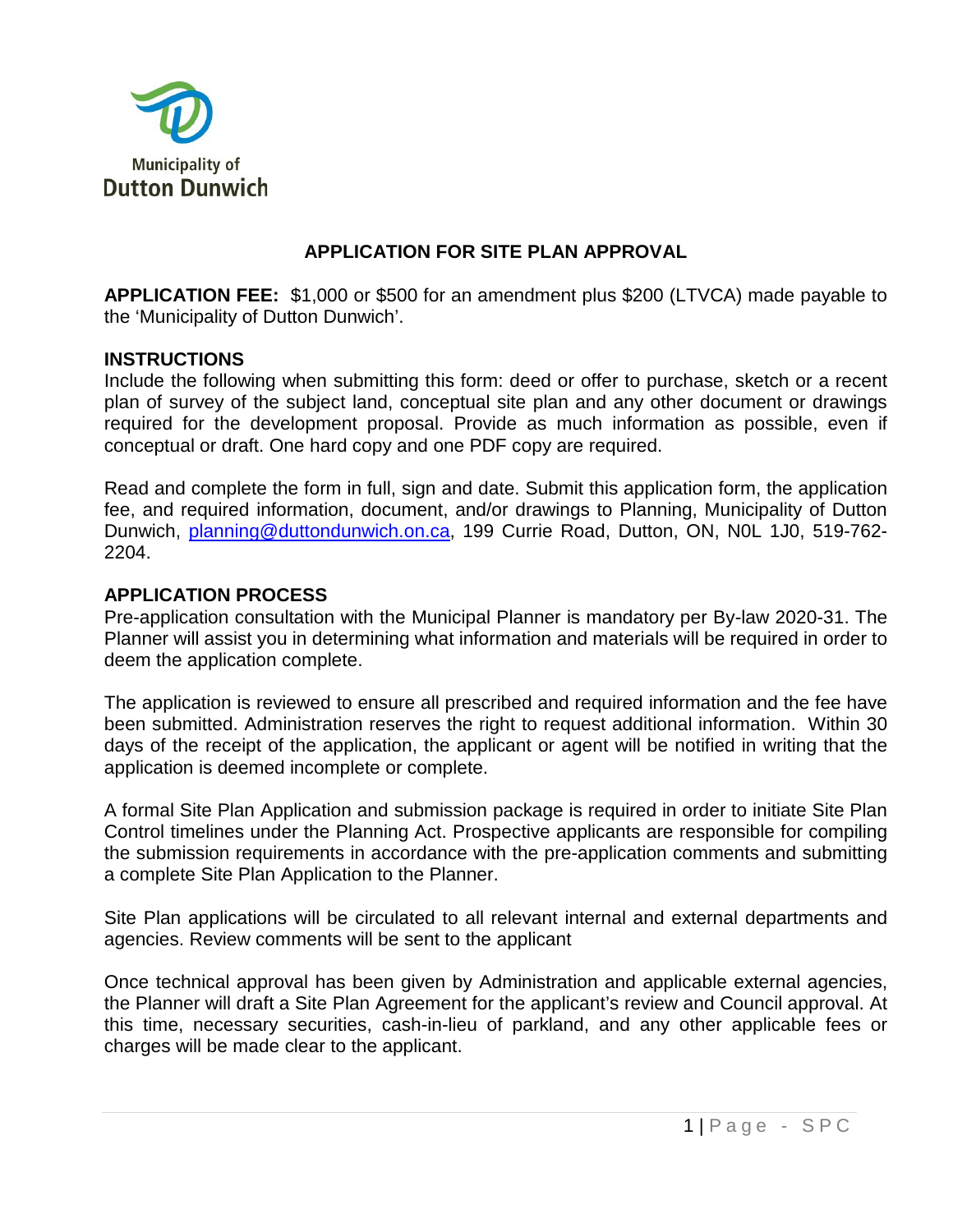Once the applicant has reviewed and approved the draft agreement, the Planner will provide copies of the agreement for signing. At the time of signing, all outstanding securities, fees and charges must be collected. Once the agreement has been signed, it must be registered on the property title. Proof of registration must be sent to the Planner. At this point, the Site Plan process will be completed and applicants will be able to obtain building permits.

The owner may lodge an appeal of the decision of Council to the Ontario Land Tribunal (OLT).

Acceptance of the application by the Municipality, along with the required application fee, shall not be construed as relieving the applicant from the obligation to comply with the requirements of the Ontario Building Code or any other by-law of the Municipality, or the obligation to obtain any license, permit, authority or approval required by the Municipality or any other public authority or body.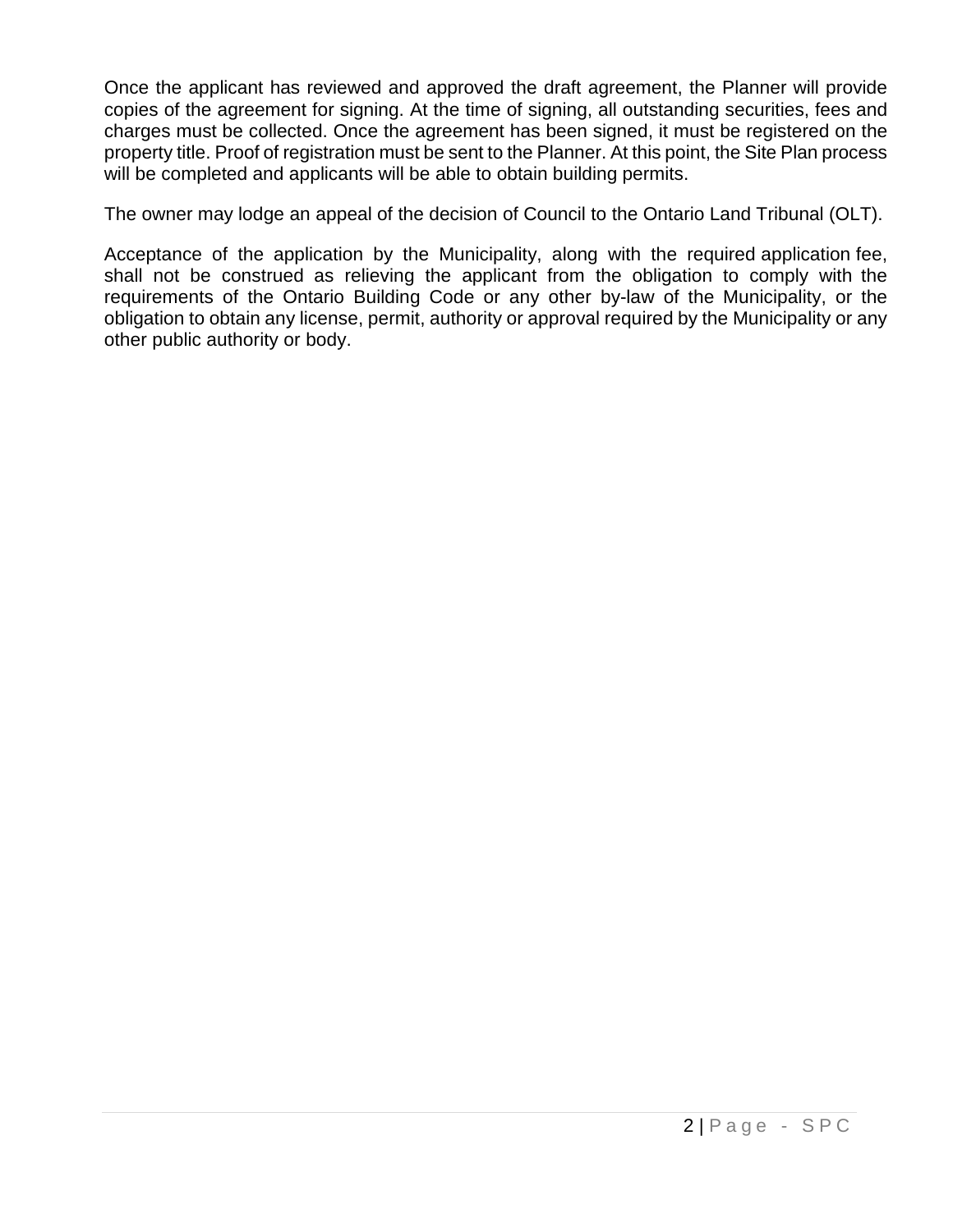# **OWNER AND APPLICANT INFORMATION**

| Name and Contact Information of Owner(s): |
|-------------------------------------------|
|                                           |

Name and Contact Information of Applicant(s) (if different from Owner):

|                                                                                                                                                                                                                                | Name and Contact Information of Agent:                             |  |  |
|--------------------------------------------------------------------------------------------------------------------------------------------------------------------------------------------------------------------------------|--------------------------------------------------------------------|--|--|
|                                                                                                                                                                                                                                |                                                                    |  |  |
|                                                                                                                                                                                                                                |                                                                    |  |  |
|                                                                                                                                                                                                                                |                                                                    |  |  |
|                                                                                                                                                                                                                                |                                                                    |  |  |
|                                                                                                                                                                                                                                |                                                                    |  |  |
|                                                                                                                                                                                                                                | <b>SUBJECT LAND INFORMATION</b>                                    |  |  |
| Municipal Address:                                                                                                                                                                                                             |                                                                    |  |  |
| Lot: the contract of the contract of the contract of the contract of the contract of the contract of the contract of the contract of the contract of the contract of the contract of the contract of the contract of the contr | Concession:                                                        |  |  |
|                                                                                                                                                                                                                                |                                                                    |  |  |
| Legal Description:                                                                                                                                                                                                             |                                                                    |  |  |
| Roll Number:                                                                                                                                                                                                                   |                                                                    |  |  |
|                                                                                                                                                                                                                                |                                                                    |  |  |
|                                                                                                                                                                                                                                | Name and Address of any mortgagees, charges or other encumbrances: |  |  |
|                                                                                                                                                                                                                                |                                                                    |  |  |

Any easements or restrictive covenants affecting the subject lands: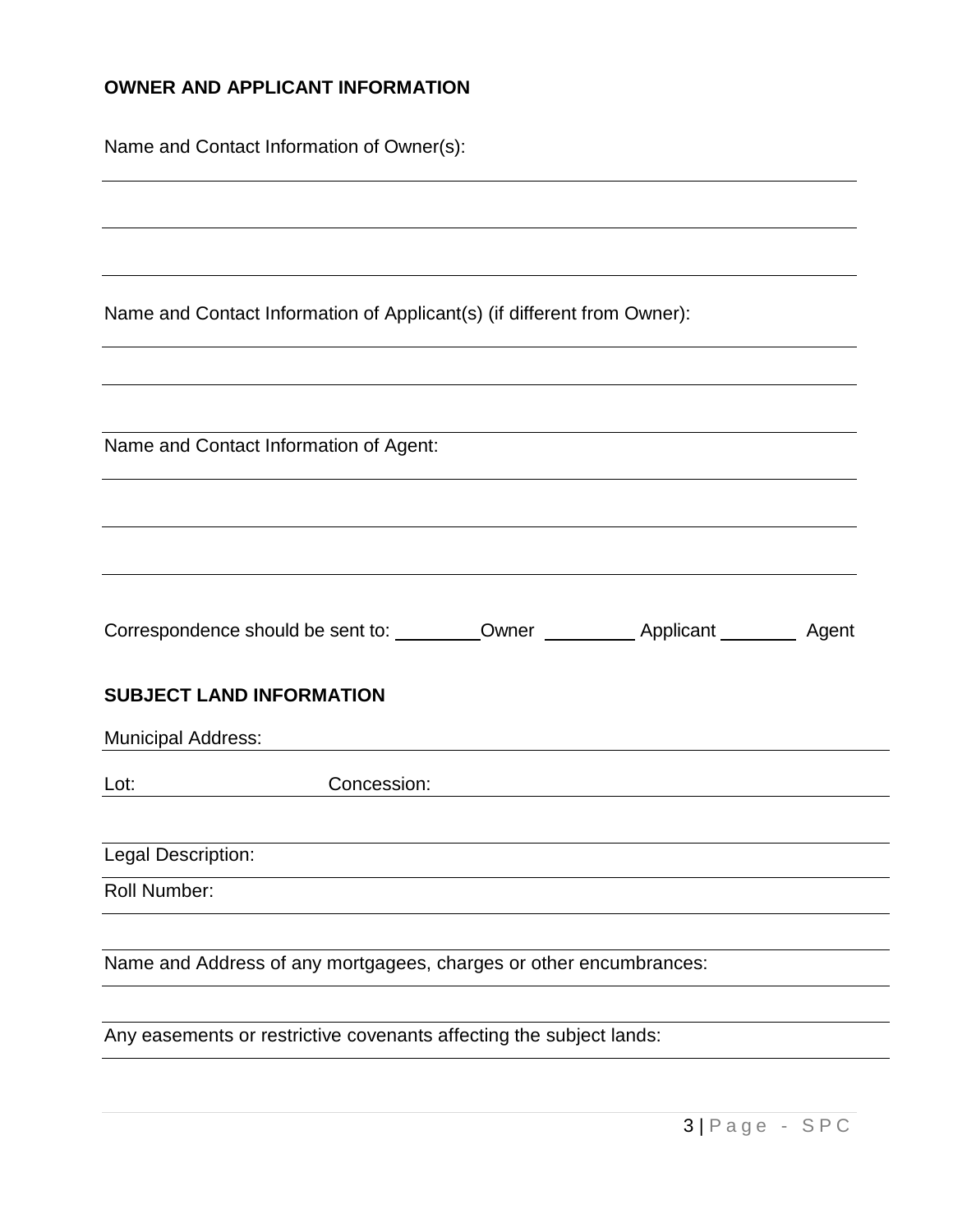| Frontage(m): |  |
|--------------|--|
|              |  |

ge(m): Depth (m): Area (sq.m/ha):

Existing Uses (include length of time):

Previous Uses:

## **PROPOSED DEVELOPMENT INFORMATION**

Current Official Plan Designation:

Current Zoning By-law Classification:

Describe the purpose of this application:

Explain how this application conforms to the Provincial Policy, 2020 and the Official Plan (County of Elgin and Dutton Dunwich):

Number and type(s) of buildings or structures **existing** on the subject land:

Number and type(s) of buildings or structures **proposed** to be built on the subject land:

4 | Page - SPC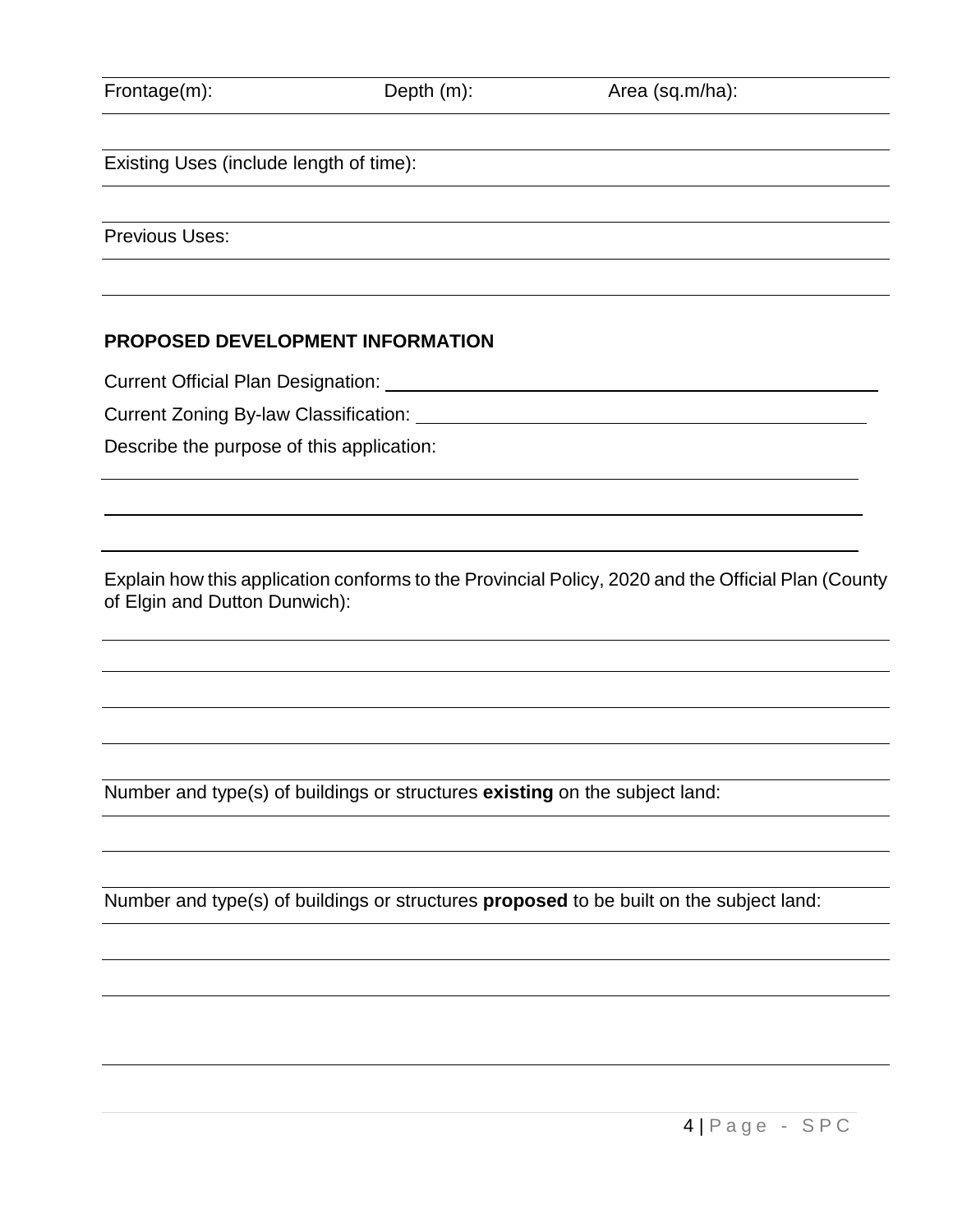Existing uses of abutting properties:

North: East: South: West:

Have the subject lands ever been subject to any of the following applications (provide file number and status):

| <b>Official Plan Amendment:</b> | Yes | No l |
|---------------------------------|-----|------|
| • Zoning By-law Amendment:      | Yes | No l |
| Minor Variance:                 | Yes | No l |
| Consent/Severance:              | Yes | No l |
| Plan of Subdivision:            | Yes | No l |
| Site Plan Control:              | Yes | N٥   |

## **AVAILABLE SERVICES**

Water is supplied to the subject property by the following:

- Publiclyownedandoperatedpipedwatersystem
- \_Private well
- Communalwell(privatelyowned/operated)

Sewage disposal is provided to the subject property by the following:

- Publiclyownedandoperatedsewagedisposalsystem
- Private sewage system
- Communalsystem(privatelyowned/operated)
- \_\_\_Other \_\_\_\_\_\_\_\_\_\_\_\_\_\_\_\_\_\_\_\_\_\_\_\_\_\_

Storm drainage is provided to the subject property by the following:

- Sewers
- Ditches

Swales

**Other COLLEGE COLLEGE COLLEGE COLLEGE COLLEGE COLLEGE COLLEGE COLLEGE COLLEGE COLLEGE COLLEGE COLLEGE COLLEGE COLLEGE COLLEGE COLLEGE COLLEGE COLLEGE COLLEGE COLLEGE COLLEGE COLLEGE COLLEGE COLLEGE COLLEGE COLLEGE COLLE**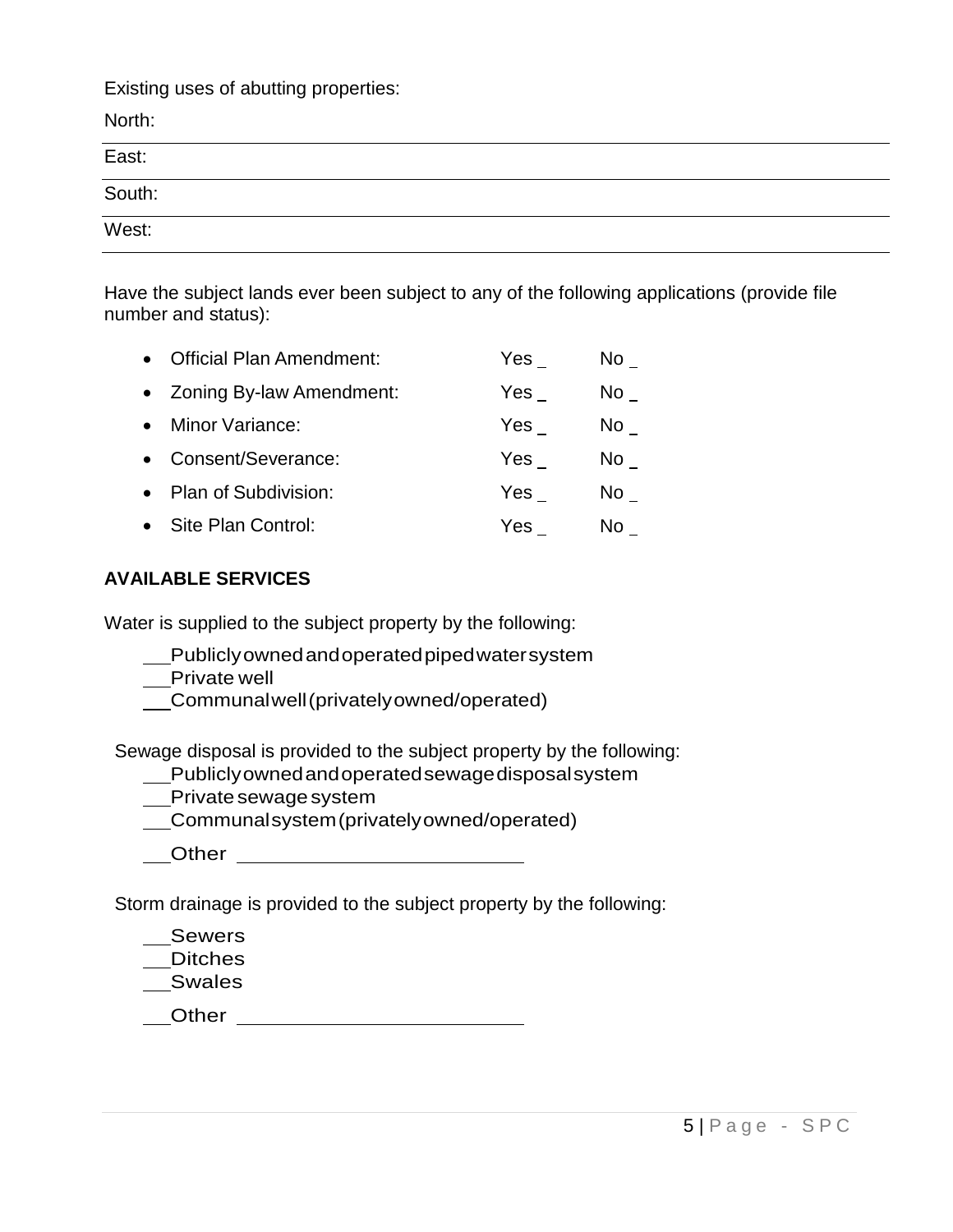Access is provided to the subject property by the following:

- Provincial Highway
- MunicipalRoad(yearlymaintenance)
- MunicipalRoad(seasonalmaintenance)
- County Road
- Right-of-Way
- Other

If access to subject land is by private road or right-of-way, please indicate the name of the owner of the land or road, who is responsible for its maintenance and whether it is seasonal or year-round.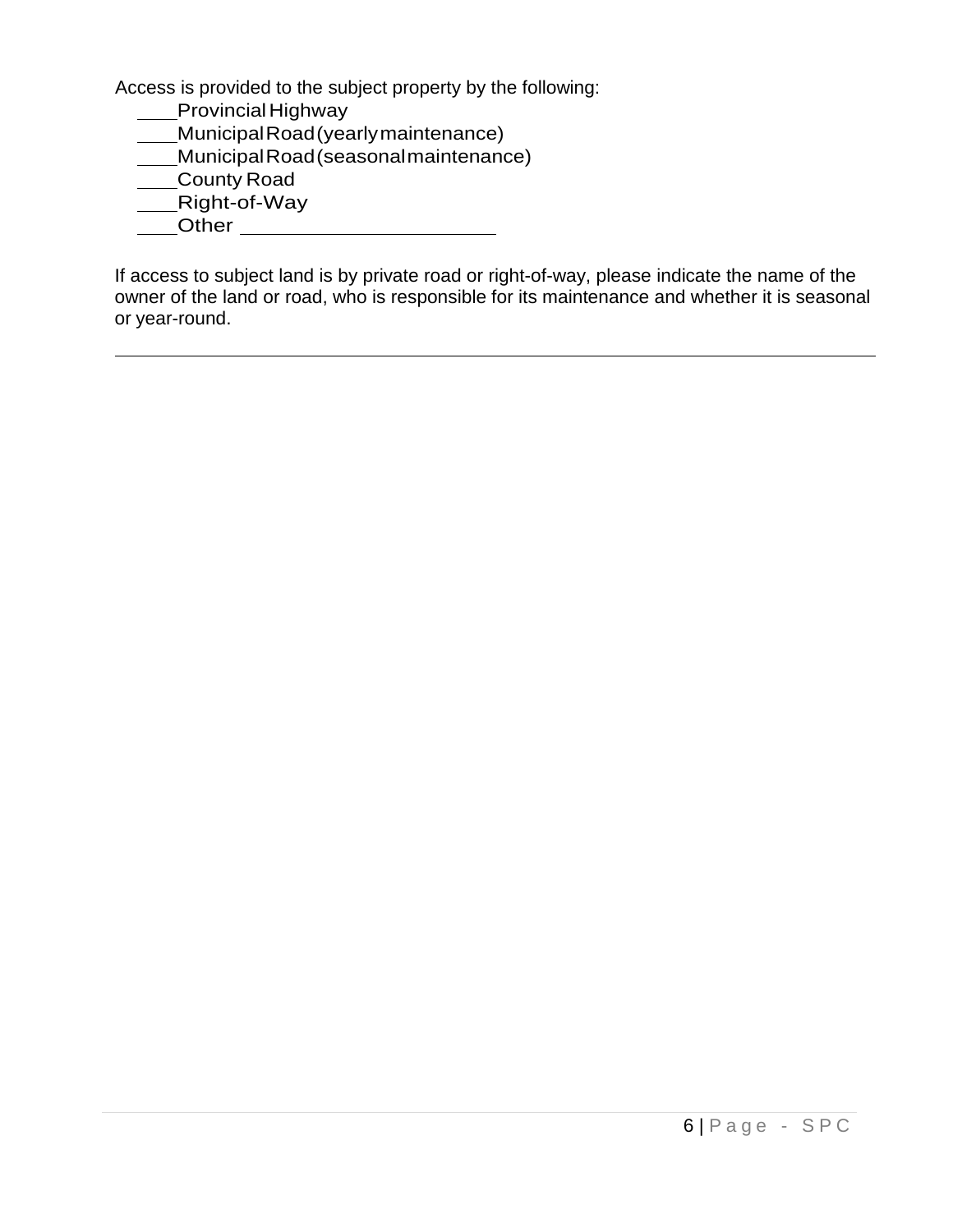# **SKETCH INSTRUCTIONS**

Attach a sketch showing, in metric units:

- 1. property dimensions, zoning matrix and abutting roads;
- 2. existing buildings and structures and their dimensions;
- 3. proposed buildings and structures;
- 4. signs, garbage storage areas/enclosures and their dimensions;
- 5. existing and final grades and storm drainage provisions; distance of all buildings and structures to property lines;
- 6. any easements or rights-of-way on the lands;
- 7. significant physical features on or abutting the lands (e.g. watercourses, municipal drains, wood lots, rail lines);
- 8. location, dimensions and surfacing of any existing or proposed entrance driveways and their width at the property line;
- 9. location, surfacing and number of any parking spaces and loading spaces and their dimensions;
- 10. name, location and width of any public roads abutting the lands and the status of the road (e.g. unopened road allowance, public travelled road);
- 11. landscaping and buffering; and
- 12. other information considered appropriate.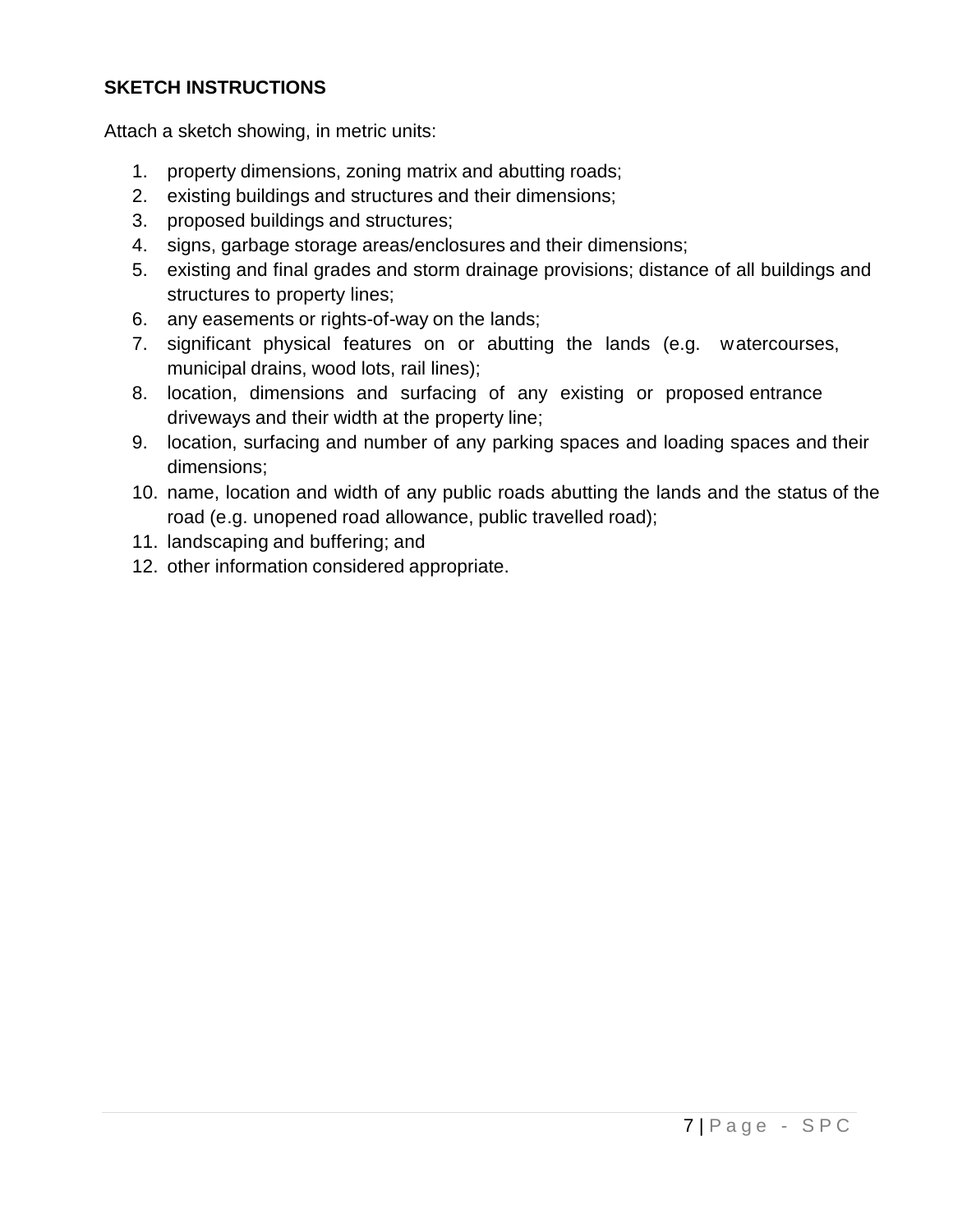# **ENVIRONMENTAL SITE SCREENING QUESTIONNAIRE**

| Use or Feature                                                                                                                                                                                                     | <b>On Subject Land</b>        |
|--------------------------------------------------------------------------------------------------------------------------------------------------------------------------------------------------------------------|-------------------------------|
| Has the grading of the subject land been changed by adding<br>earth or material? Has filling occurred on the subject land?                                                                                         | _Yes _ No _ Unknown           |
| Has a gasoline station and/or automobile service station<br>been located on the subject land or adjacent lands at any<br>time?                                                                                     | _Yes _ No _ Unknown           |
| Has there been petroleum or other fuel stored on the subject<br>land or adjacent lands?                                                                                                                            | __Yes __ No __ Unknown        |
| Are there or have there ever been underground storage<br>tanks or buried waste on the subject land or adjacent lands?                                                                                              | __Yes __ No __ Unknown        |
| Have the lands or adjacent lands ever been used as an<br>agricultural operation where cyanide products may have<br>been applied as pesticides and/or sewage sludge applied to<br>the lands?                        | Yes No Unknown                |
| Agricultural Operation including livestock facility or<br>stockyard within 500 m?                                                                                                                                  | __Yes __ No __ Unknown        |
| Have the lands or adjacent lands ever been used as a<br>weapons firing range?                                                                                                                                      | _Yes _ No _ Unknown           |
| Is the nearest boundary line of the application within 500<br>metres (1,640 feet) of the boundary line of an<br>operational/non-operational public or private waste disposal<br>site, landfill or dump?            | _Yes _ No _ Unknown           |
| If there are existing or previously existing buildings on the<br>subject lands, are there any building materials remaining on<br>site which are potentially hazardous to public health (e.g.,<br>asbestos, PCB's)? | _Yes _ No _ Unknown           |
| Is there reason to believe the subject lands may have been<br>contaminated by existing or former uses on the site or<br>adjacent sites?                                                                            | __Yes __ No __ Unknown        |
| Industrial or Commercial Use (specify users)?                                                                                                                                                                      | No __ Unknown<br>Yes          |
| Natural Heritage Feature on or within 120 metres of subject<br>land?                                                                                                                                               | Yes No Unknown                |
| <b>Flood Plain?</b>                                                                                                                                                                                                | No __ Unknown<br>$\_Yes \_\_$ |
| Active Railway within 500 m?                                                                                                                                                                                       | Unknown<br>Yes<br>No.         |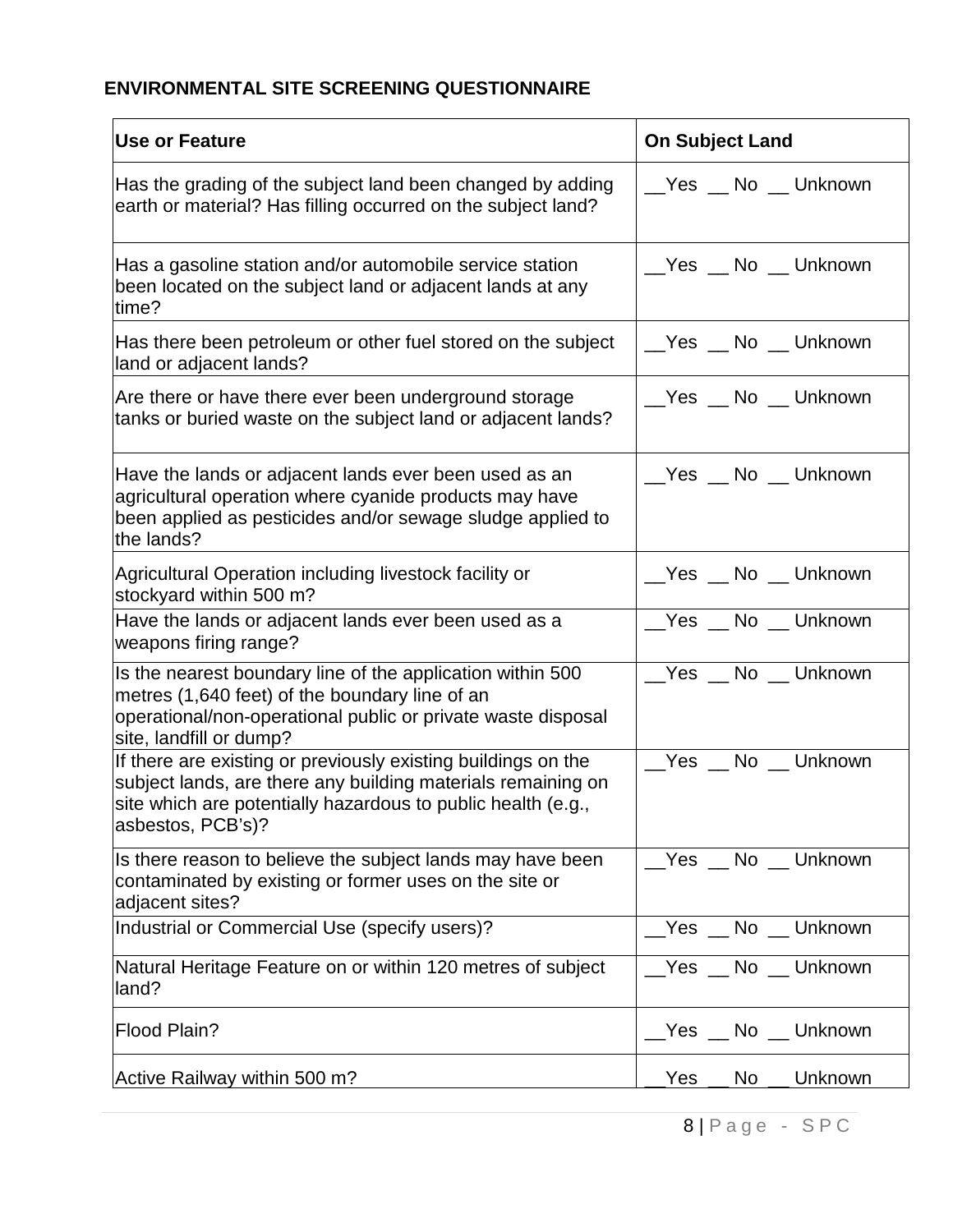### **ACKNOWLEDGEMENTS**

I/WE, , solemnly declare that all statements contained in this application are true, and I/We make this solemn declaration conscientiously believing it to be true, and knowing that it is of the same force and effect as if made under oath and by virtue of the Canada Evidence Act.

I/WE acknowledge that receipt of this application does not guarantee it to be a complete application.

I/WE hereby authorize staff of the Municipality of Dutton Dunwich to enter upon the subject lands and premises described in the application form for the purpose of evaluating the merits of this application.

I/WE shall assume responsibility for all costs related to the said application and understand and agree that the payment of said costs shall be a condition of this signed application. I/We also agree to accept all costs as rendered.

I/WE further acknowledge that pursuant to the provisions of the Planning Act and the Municipal Freedom of Information and Protection of Privacy Act, this application and all material and information provided with this application are made available to the public.

Dated this day of <u>example and the set of the set of the set of the set of the set of the set of the set of the set of the set of the set of the set of the set of the set of the set of the set of the set of the set of the </u>

Signature of Applicant (owner or authorized agent)

**AUTHORIZATION** (complete only if Owner is not the Applicant)

I/WE, **I** and the set of the set of the set of the set of the set of the set of the set of the set of the set of the set of the set of the set of the set of the set of the set of the set of the set of the set of the set of

to act on my behalf regards to the above application.

Dated this  $\begin{array}{c} \text{O(1)} \\ \text{O(1)} \end{array}$  ,  $\begin{array}{c} \text{O(1)} \\ \text{O(1)} \end{array}$ ,  $\begin{array}{c} \text{O(1)} \\ \text{O(1)} \end{array}$ 

Signature of Owner